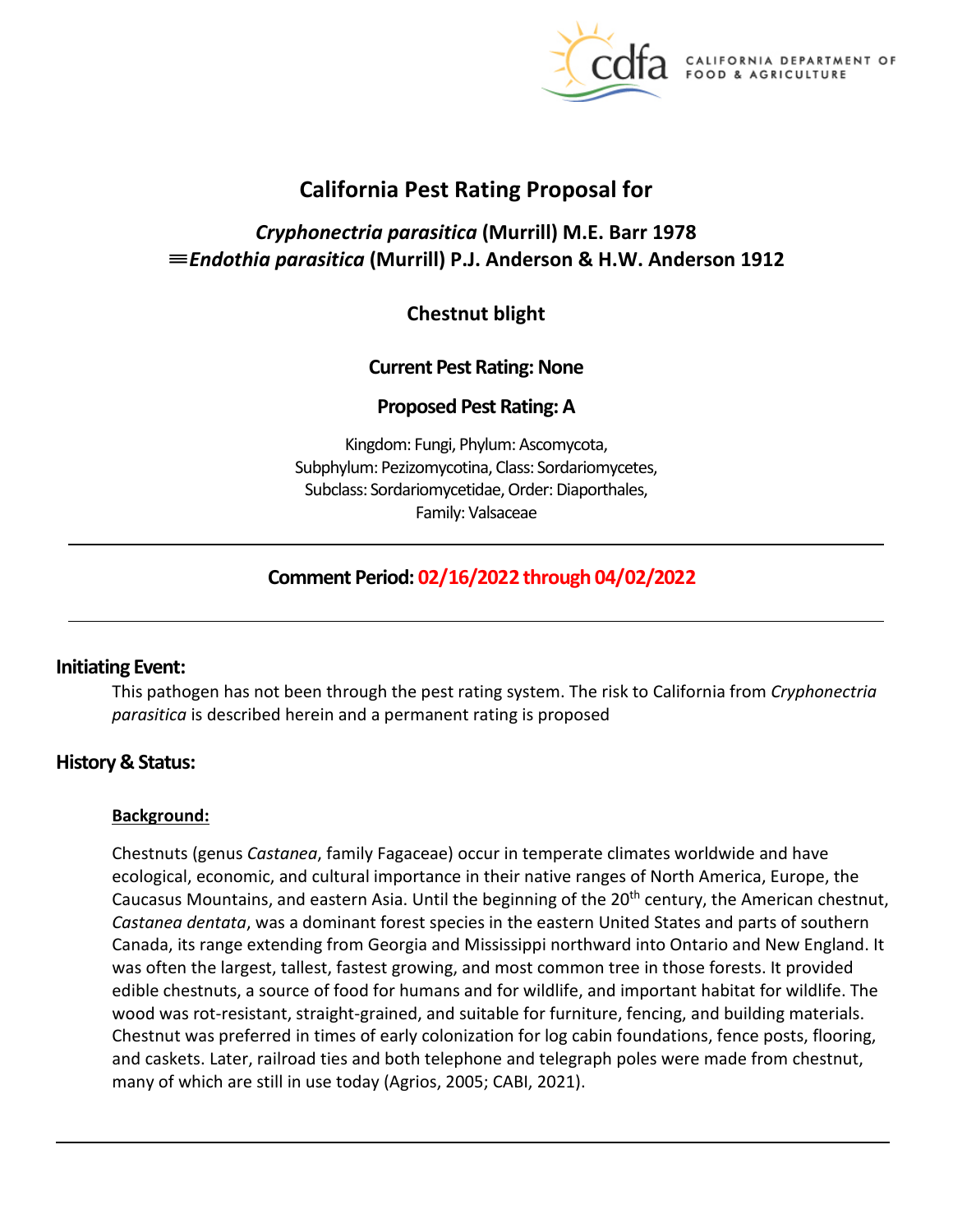

 *Castanea dentata* was annihilated in North America as a timber and nut tree by the exotic fungal pathogen *Cryphonectria parasitica. This pathogen has* killed billions of trees and brought the species to Asia with Japanese chestnut trees brought in for commercial purposes (Miller et al., 2014). From New York City, chestnut blight spread so rapidly throughout eastern North America that by the 1920s the blight could be found throughout the entire natural range of *C. dentata*. *Cryphonectria parasitica*  reduced the American chestnut and several eastern chinquapins (see explanation below) from their 2000). The chestnut lumber industry is gone, and the bulk of the 20-millon pound annual nut crop now the brink of extinction. In 1904, blight symptoms were first observed on large chestnut trees at the Bronx Zoo. These trees began to turn brown and die. It is believed that the pathogen came from East former dominance in the eastern forest ecosystem to early-successional-stage shrubs (Anagnostakis, comes from introduced European or Asian chestnut species grown here or from nuts imported from Italy or Turkey.

 The common name "chinquapin" is an eastern indigenous American name applied to various chestnutlike members of the family Fagaceae, including members of the genera *Castanea*, *Castanopsis*, and *Chrysolepis*. Members of the genus *Chrysolepis* were formerly included in *Castanopsis*, which is a large Asian genus like *Castanea*, but have been found to be distinct based on morphological and molecular comparisons. The common name "chinquapin" is loosely applied to taxa with nuts like small chestnuts. (Farr and Rossman, 2022; R. Price, Primary State Botanist, pers. comm).

The fungal pathogen that causes chestnut blight was identified in the early 20<sup>th</sup> century and was *parasitica* was used until Barr (1978) placed the fungus in the genus *Cryphonectria*. *Cryphonectria* and initially named *Diaporthe parasitica*, and then *Endothia parasitica* (Shear et al., 1917). The name *E. Endothia* ended up in different families, Valsaceae and Gnomoniaceae, respectively, based on the arrangement of perithecia, either valsoid or diatrypoid, in stromatic tissues. They also differ in the shape and septation of their ascospores. Both *Cryphonectria* and *Endothia* have *Endothiella* conidial states, but this name is seldom used for the chestnut blight fungus as both asexual and sexual states are typically present in the same stroma (Farr and Rossman, 2022).

 Columbia, Washington, Oregon and California. Although there are no native *Castanea* sp. in western chestnuts (*C. mollissima*) were found on the UC Berkeley experimental growing grounds in Alameda County. In 1942 in Chico (Butte County), a chestnut tree that was either *C. stativa* or a hybrid of *C.*  USDA Plant Introduction Garden. In 1946, infected *C. sativa* (European chestnut) were found near Placerville at the USDA's Institute of Forest Genetics. Chestnut blight has been found and eradicated multiple times in Western North America, in British North America, America, European and Asian chestnuts have all been planted there. The first California interception was in 1914 in San Francisco on trees imported from Japan. In 1935, infected, Chinese *sativa x mollissima* with cankers that originated in Washington was found in a varietal planting in the

 The largest California outbreak of chestnut blight occurred from 1934-1964 in San Joaquin County where the pathogen was found to be infecting Japanese and European chestnuts in a commercial grove in the Stockton. The eradication efforts took 25 years and involved more than 250 trees on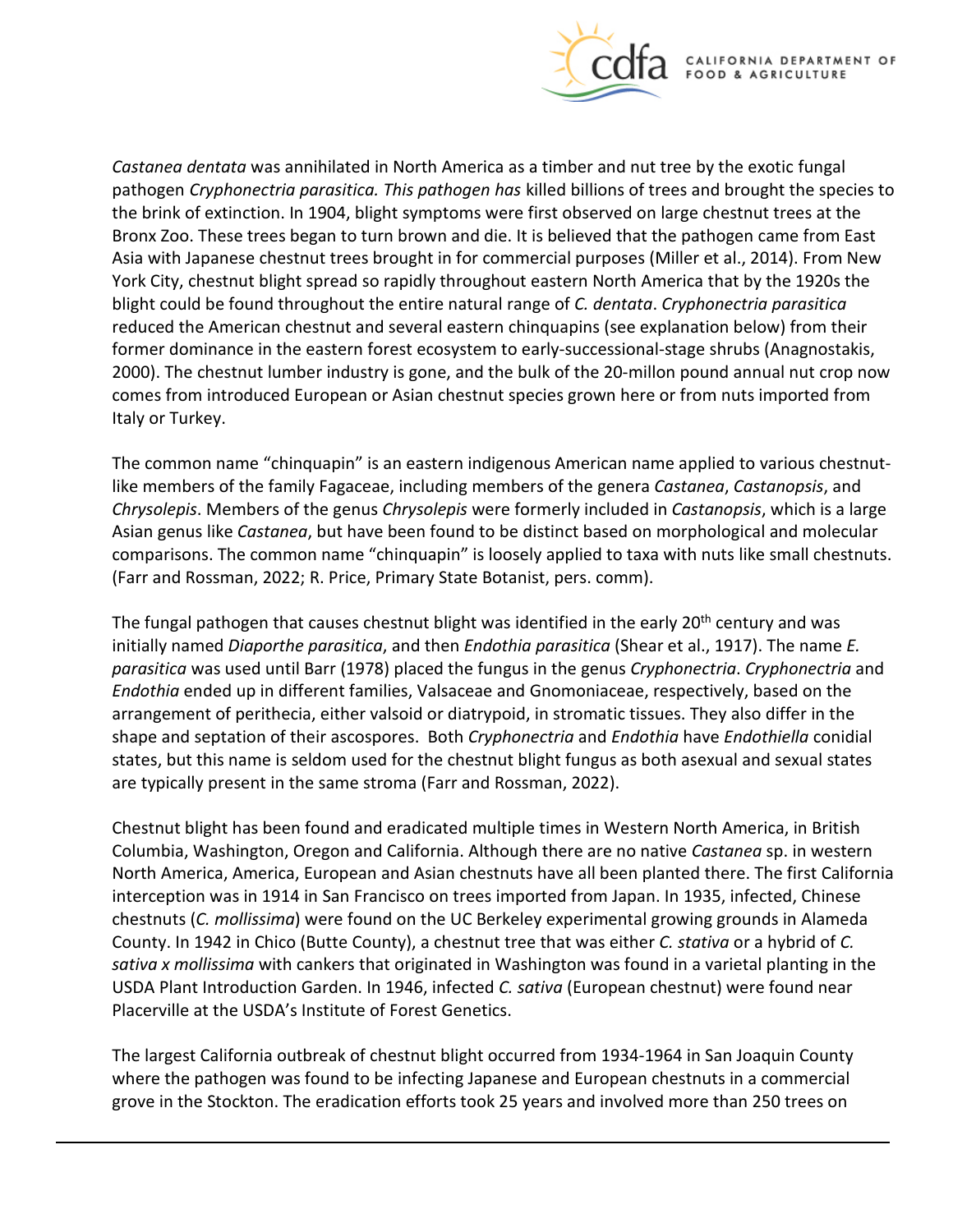

 were found, with mycelial fans beneath the bark observed by CDFA plant pathologists D. Opgenorth multiple properties. A statewide survey did not detect any more infected trees (Holderman, 1984). In 1986, several young European chestnut trees were found infected in San Joaquin. Only trunk cankers and T. Tidwell (Opgenorth, 1986). No information about the location of this find, or about the disposition of the trees, is in CDFA files. No official detections of *C. parasitica* have been made anywhere in California since 1986 (Pers comms: T. Tidwell, Primary State Plant Pathologist (retired), and L. Pinfold, Assistant Agricultural Commissioner, San Joaquin County).

 *Hosts:* The main host is *Castanea* (chestnut) and *Castanopsis* (chinquapin). Other reported hosts in the including some in other families, but these are not verified (Farr and Rossman, 2022). Fagaceae are *Fagus sylvatica* (European beech), and *Quercus* spp. Also reported from other hosts,

 branches. The lesions develop into sunken cankers as buff-colored mycelial fans develop in the bark, at one or more bark depths in the phloem to the vascular cambium. On trees of moderate diameter (less than one foot) with smooth bark, cankers are usually darker than healthy wood, slightly depressed in canker should expose a distinct margin of healthy wood and a cream to tan or brown mycelial mat. As the cut surface rapidly oxidizes, the mycelial mat will darken. On older trees with thick, rough bark, wounded areas may be indicative of canker activity. When these conditions are not obvious, orange pustules may still be found deeply situated in the natural bark fissures of older trees and seen in cross *Symptoms*: The most common symptoms of chestnut blight in California are cankers. The first evidence on trees may be a small, flat, orange-brown area on the smooth bark tissues of the main stem or the center with raised margins, and have deep cracks or discolored fissures. Close observation may reveal orange pustules or fruiting bodies of the fungus on the surface of the canker. Cutting into the discolored sunken or fissured cankers may not be evident. In this case, observation of loose bark or section (Opgenorth et al., 1986).

 Soon after infection, depending on the diameter of the stem, the canker expands around the Wilting and death of the foliage above the branch or stem canker follows. In the eastern United States, the most common symptom of chestnut blight is blackening of leaves when young twigs have been yellowish to orange stromata containing conidiomata break through the bark and become larger and more numerous as the canker grows. Distinctive yellow tendrils (cirrhi) of conidia extrude from the (*Quercus virginiana*) and may grow as a saprophyte with orange pustules produced on members of the circumference of the stem and the vascular cambium is girdled and killed on susceptible chestnuts. girdled by the fungal cankers. The typical flagging of shoots has not been noticed in California. Small, stroma in wet weather. The pathogen is also known to produce typical cankers on some live oak genera *Acer, Carya* and *Rhus*. (CABI, 2021).

 *Transmission:* The pathogen produces both asexual pycnia with conidia and sexual perithecia with ascospores, often in the same stromatal structure. Stromata are typically slightly to moderately erumpent through the bark, are composed of both fungal and host cells. During moist periods, conidia are expelled in mucilaginous spore tendrils that are yellowish when young and coral red when old. The tendrils readily wash away during rains. Ascospores are forcibly released during rainy weather in a gelatinous envelope. Some stromata contain conidiomata and no ascomata. Spores are spread locally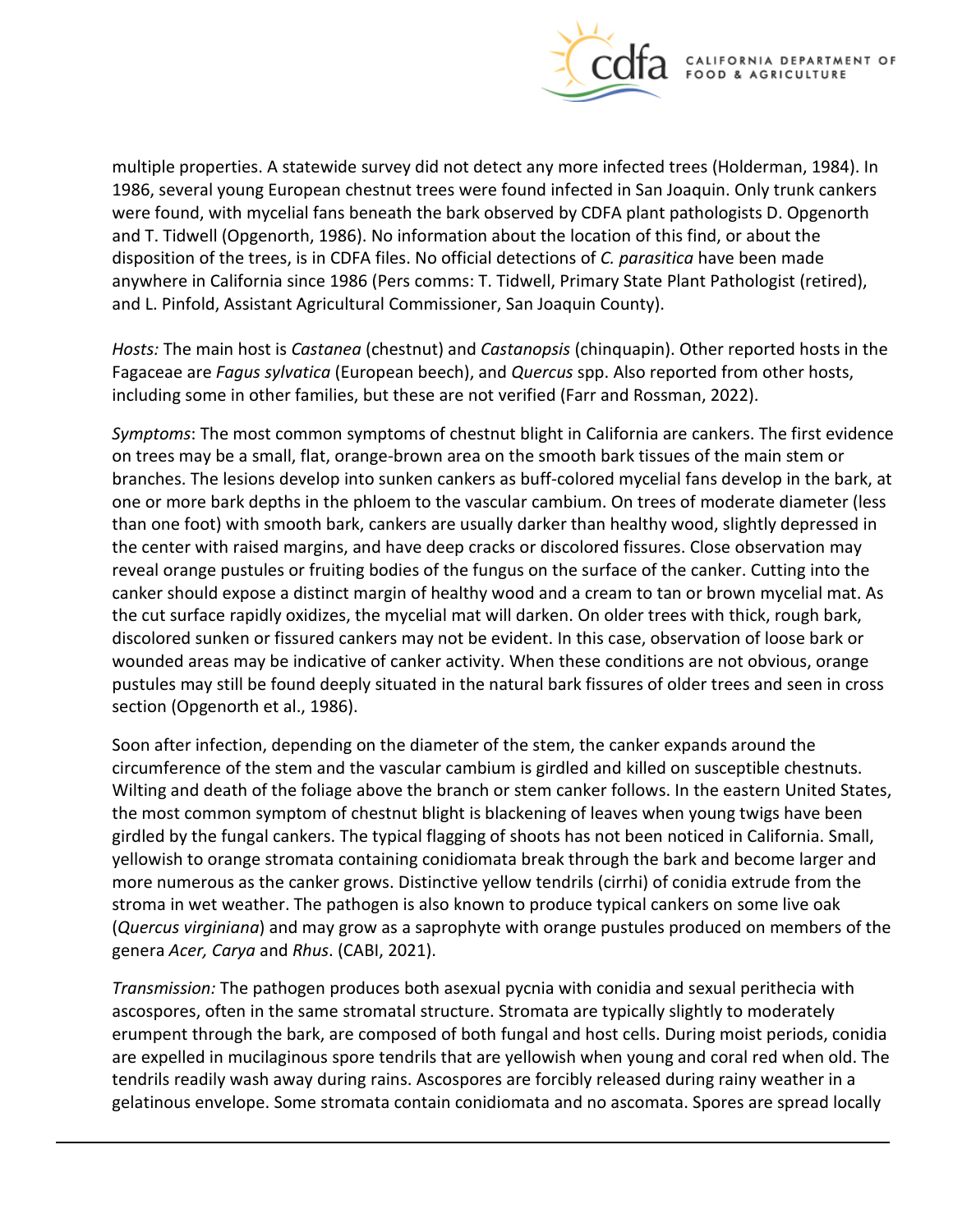

 Ascospores are carried by eddies of wind to new hosts or to infect other parts of the same tree. As on a new tree, or new area of the tree, the spores germinate and infect the inner bark through insect wounds and fissures in the outer bark. Seed transmission is rare. The fungus persists for years in shortby splashing rain, wind, and insects and over long distances, by birds or infected nursery stock. insects, birds, or other wildlife contact the cankers, they can mechanically disperse the conidia. Once lived but recurrent sprouts from old chestnut roots, and in less susceptible hosts (CABI, 2022).

 eastern North America. It was very important economically for timber, edible nuts, and tannins. Today chestnuts primarily survive as understory sprouts, unable to live to maturity, no longer able to evolve as a species (Diller, 1965). Work on breeding chestnuts for resistance to blight and biocontrol using hypovirulent strains of *C. parasitica* that are infected with dsRNA hypoviruses has yielded some successes (CABI, 2022). California does not have native *Castanea* spp. *Damage Potential:* The loss of the American chestnut from eastern forests is often cited as one of the worst ecological disasters in modern times. The American chestnut was the most important tree species in the former chestnut-oak forest and a dominant species in the mixed mesophytic forest of

 Kentucky, Louisiana, Maryland, Massachusetts, Michigan, Minnesota, Mississippi, New Hampshire, **Worldwide Distribution**: Africa: *Tunisia*. Asia: *Azerbaijan, China, Georgia, India, Iran, Japan, Lebanon, North Korea, South Korea, Taiwan, Turkey*. Europe: *Albania, Austria, Belgium, Bosnia and Herzegovina, Bulgaria, Croatia, France, Germany, Greece, Hungary, Italy, Netherlands, North Macedonia, Portugal, Romania, Russia, Serbia, Slovakia, Slovenia, Spain, Switzerland, Ukraine, United Kingdom*. North America: *Canada, United States* (Arkansas, Connecticut, Florida, Georgia, Illinois, Indiana, Iowa, New Jersey, New York, North Carolina, Oregon, Pennsylvania, Tennessee, Texas, Vermont, Virginia, Washington, West Virginia, Wisconsin. Oceania: *Australia*. (CABI-CPC, 2022)

 Algeria, Argentina, Australia, Chile, Colombia, Ecuador, European Union, Guatemala, Holy See (Vatican City State), India, Israel, Madagascar, Monaco, Morocco, Namibia, Nauru, New Zealand, Nigeria, Norway, Paraguay, Peru, San Marino, South Africa, Serbia, Taiwan, Tunisia, Turkey, United Kingdom, Uruguay, Viet Nam (USDA, 2022). It is on the EPPO's A1 list for Argentina, Brazil, East Africa, European Plant Protection Organization, and a quarantine pest for Canada, Israel, Mexico, Moldova, and Norway **Official Control:** *Cryphonectria parasitica* is on the USDA PCIT's harmful organism list for Albania, Union, Kazakhstan, Paraguay, Turkey, Ukraine, United Kingdom; on the A2 list for China, Jordan, Russia, Asia and Pacific Plant Protection Commission, Eurasian Economic Union, European and Mediterranean (EPPO, 2022).

 3251. CHESTNUT BARK DISEASE AND OAK WILT DISEASE California maintains a state exterior quarantine as follows: <http://pi.cdfa.ca.gov/pqm/manual/pdf/302.pdf>

 including grafts, cuttings, scions, nuts (except acorns), leaf mold, firewood, and unpeeled logs are Quarantine: All states and districts of the United States except the State of Arizona. The quarantine is against all species and varieties of chestnut (*Castanea* spp.), chinquapin (*Castanopsis*  spp.), oak (*Quercus* spp.), and tanbark oak (*Lithocarpus densiflora*) trees, plants, and parts thereof hereby declared to be hosts and possible carriers of the pests herein quarantined against. Area Under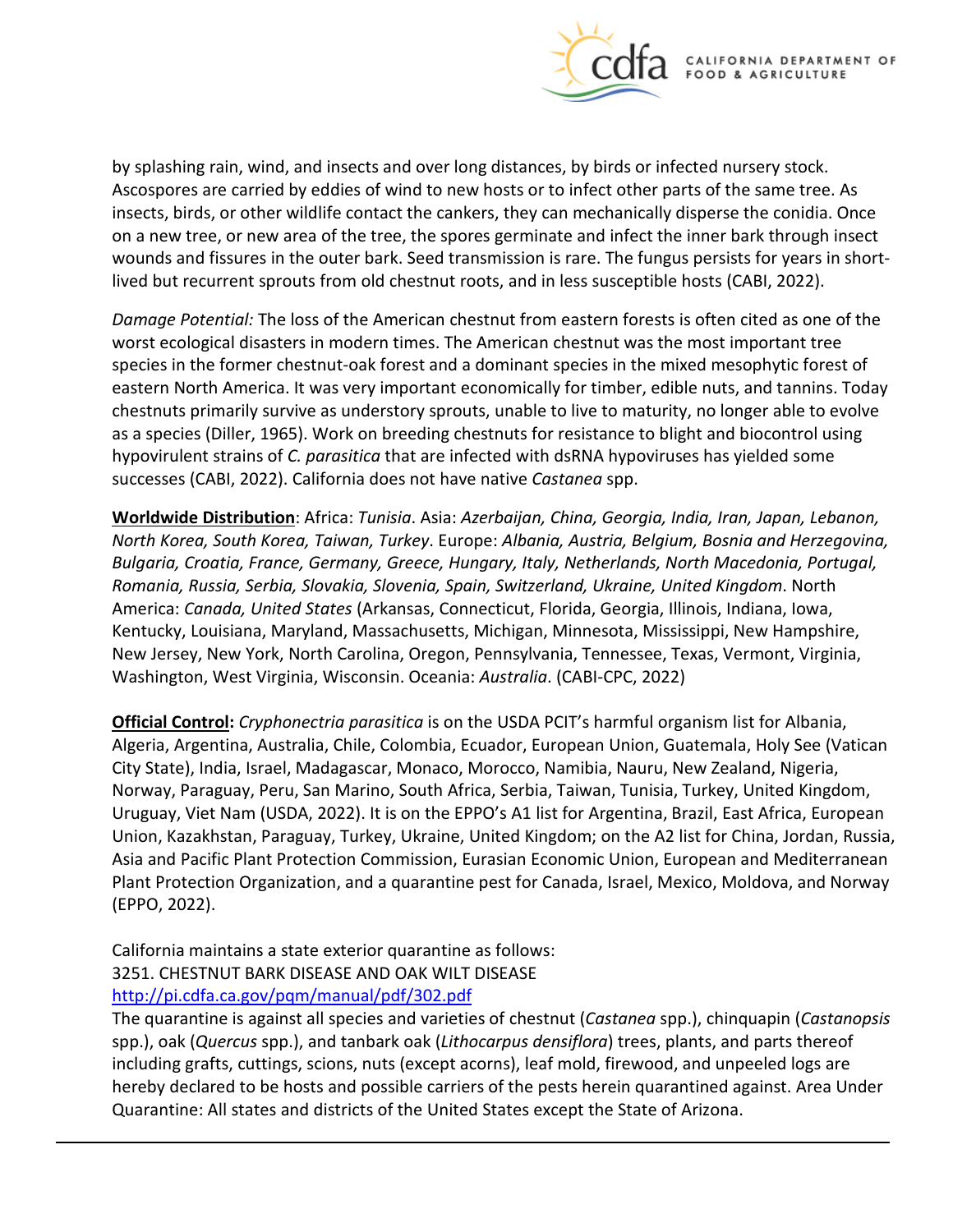

Other states that have external quarantines against chestnut blight are Oregon (603-052-0075) Quarantine; Chestnut Blight <https://secure.sos.state.or.us/oard/viewSingleRule.action?ruleVrsnRsn=157966> and Washington (WAC 16-470-440): Chestnut quarantine <https://app.leg.wa.gov/WAc/default.aspx?cite=16-470-440&pdf=true>

**California Distribution**: None known, see background information for historical detections

#### **California Interceptions:** None

The risk *Cryphonectria* parasitica would pose to California is evaluated below.

#### **Consequences of Introduction:**

 States. It was hoped that it would be reduced or eliminated by hot, dry summers in California, but it was able to persist in San Joaquin County for many decades. Hosts are not widely cultivated in **1) Climate/Host Interaction:** The disease occurs across a wide range of climates in the Eastern United California

Evaluate if the pest would have suitable hosts and climate to establish in California.

- **Score**: **2**
- Low (1) Not likely to establish in California; or likely to establish in very limited areas.
- **- Medium (2) may be able to establish in a larger but limited part of California.**
- High (3) likely to establish a widespread distribution in California.
- **2) Known Pest Host Range:** The host range includes many members of the family Fagaceae, but there is a range of virulence depending on the host

Evaluate the host range of the pest.

- **Score: 2**
- Low (1) has a very limited host range.
- **- Medium (2) has a moderate host range.**
- High (3) has a wide host range.
- **3) Pest Reproductive Potential:** The pathogen spreads very efficiently with two types of spores and can be carried incidentally by insects

Evaluate the natural and artificial dispersal potential of the pest.

 **Score: 3**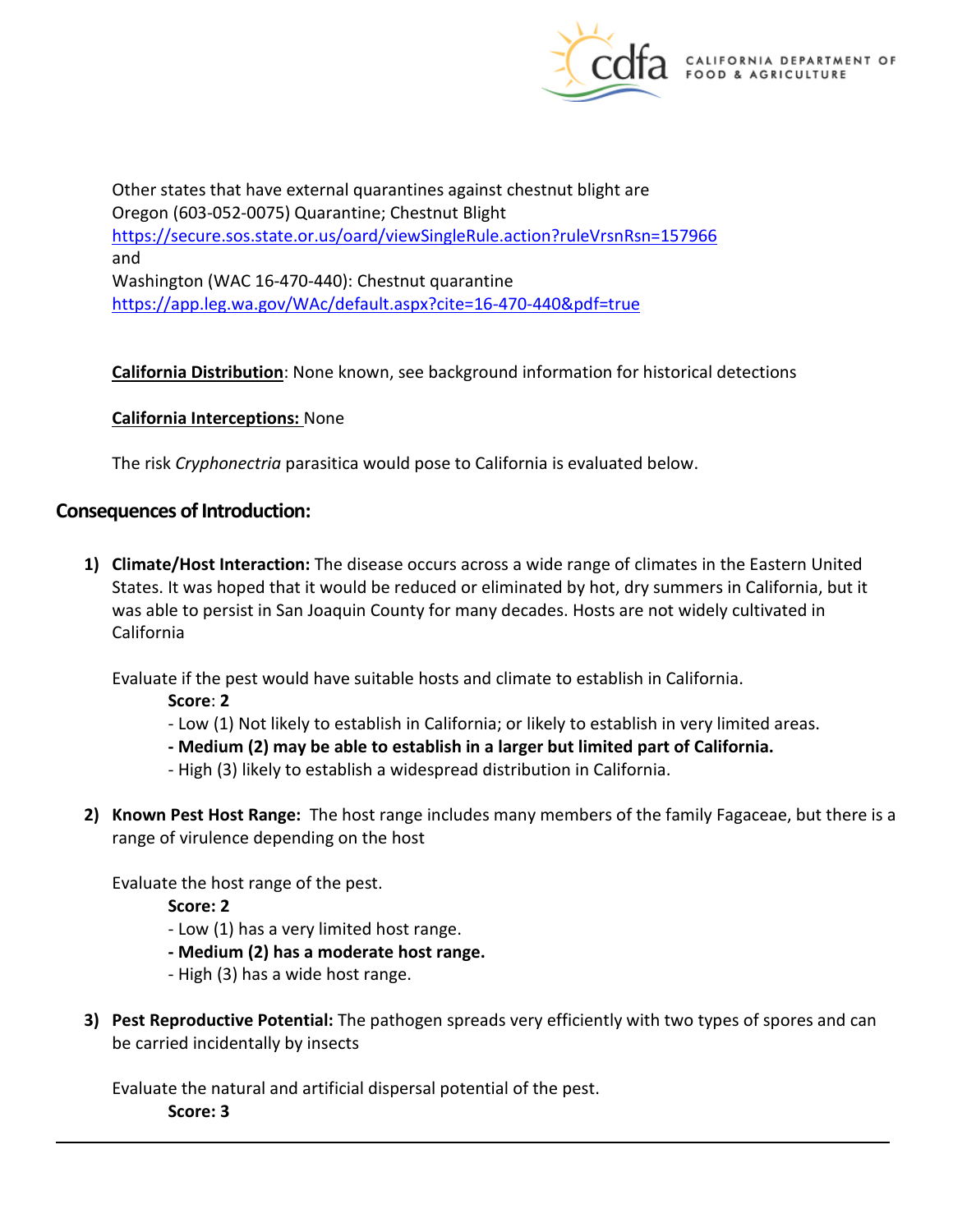

- Low (1) does not have high reproductive or dispersal potential.
- Medium (2) has either high reproductive or dispersal potential.
- **- High (3) has both high reproduction and dispersal potential.**
- in some part out of fear of this pathogen. It is a quarantine pest in California and many other places **4) Economic Impact:** Susceptible hosts of economic significance are not widely grown in California, likely

Evaluate the economic impact of the pest to California using the criteria below.

#### **Economic Impact: A, C**

- **A. The pest could lower crop yield.**
- B. The pest could lower crop value (includes increasing crop production costs).
- **C. The pest could trigger the loss of markets (includes quarantines).**
- D. The pest could negatively change normal cultural practices.
- E. The pest can vector, or is vectored, by another pestiferous organism.
- F. The organism is injurious or poisonous to agriculturally important animals.
- G. The organism can interfere with the delivery or supply of water for agricultural uses.

#### **Economic Impact Score**: **2**

- Low (1) causes 0 or 1 of these impacts.
- **- Medium (2) causes 2 of these impacts.**
- High (3) causes 3 or more of these impacts.
- **5) Environmental Impact:** Any detections in landscapes or nurseries would likely trigger an Emergency Quarantine Response from CDFA Pest Exclusion. Susceptible hosts are grown in small orchards and as specimen trees but there is no chestnut industry in California, for timber or nuts.

Evaluate the environmental impact of the pest to California using the criteria below

#### **Environmental Impact: D, E**

- A. The pest could have a significant environmental impact such as lowering biodiversity, disrupting natural communities, or changing ecosystem processes.
- B. The pest could directly affect threatened or endangered species.
- C. The pest could impact threatened or endangered species by disrupting critical habitats.
- **D. The pest could trigger additional official or private treatment programs.**
- **E. The pest significantly impacts cultural practices, home/urban gardening or ornamental plantings.**

#### **Environmental Impact Score: 3**

- Low (1) causes none of the above to occur.
- Medium (2) causes one of the above to occur.
- **- High (3) causes two or more of the above to occur.**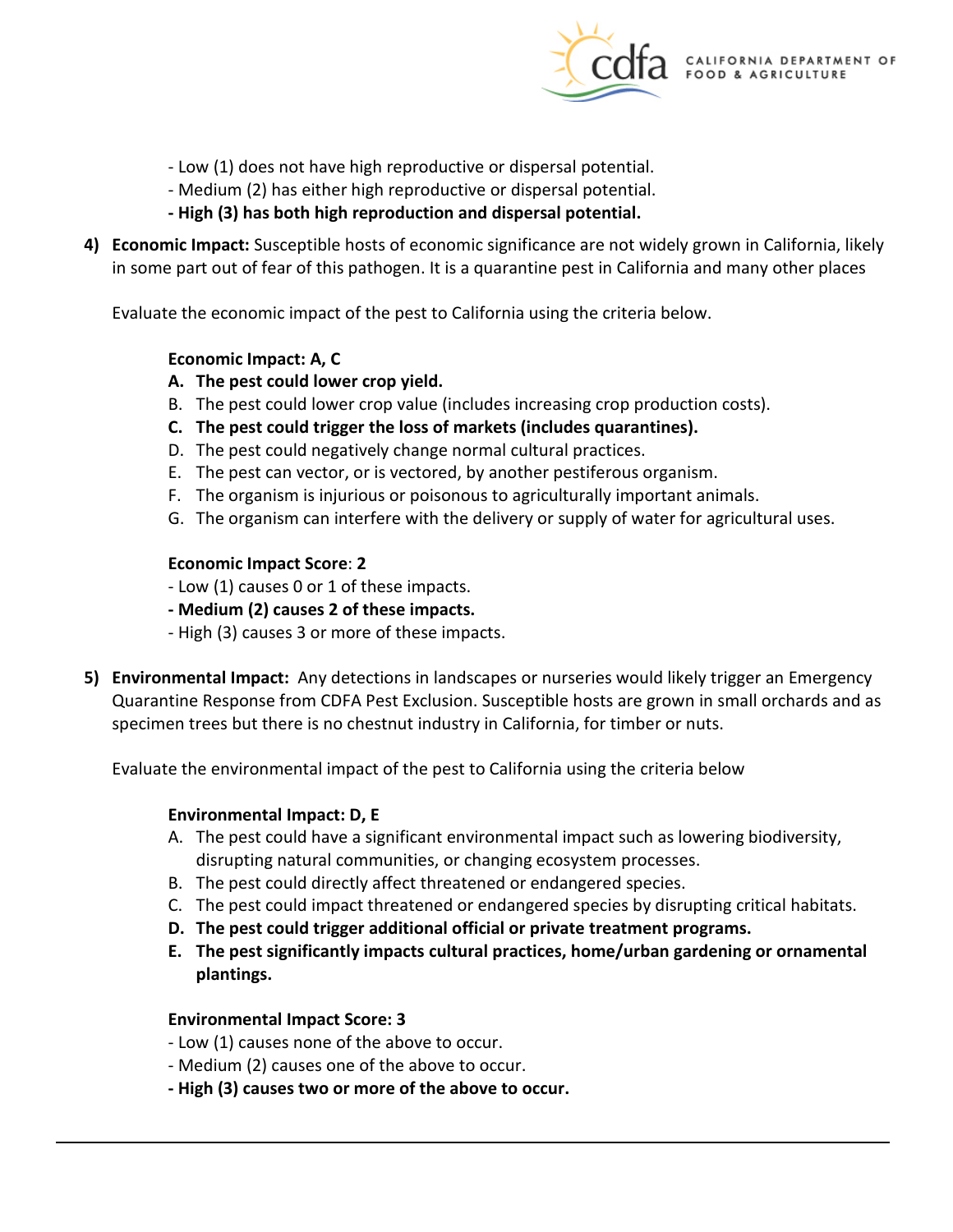

# **Consequences of Introduction to California for** *Cryphonectria parasitica:* **Medium**

 Add up the total score and include it here. **12**   $-Low = 5-8$  points **-Medium = 9-12 points**  -High = 13-15 points

 natural history collections should be considered. Pest incursions that have been eradicated, are under eradication, or have been delimited with no further detections should not be included. **6) Post Entry Distribution and Survey Information**: Evaluate the known distribution in California. Only official records identified by a taxonomic expert and supported by voucher specimens deposited in

 would have been taken when the disease is found (Opgenorth et al., 1986). Detections in San Joaquin County are listed in French (1989), they date back to 1986. There have been no more recent detections. At that time, Chestnut blight was rated as an "A" pest in the California Consolidated Pest Rating Booklet. As a disease is of regulatory significance, and appropriate action

#### *Evaluation is 'not established***'**.

#### **Score: 0**

 -Not established (0) Pest never detected in California or known only from incursions. **-**Low (-1) Pest has a localized distribution in California or is established in one suitable climate/host area (region).

-Medium (-2) Pest is widespread in California but not fully established in the endangered area, or pest established in two contiguous suitable climate/host areas.

 -High (-3) Pest has fully established in the endangered area, or pest is reported in more than two contiguous or non-contiguous suitable climate/host areas.

 **7) The final score is** the consequences of introduction score minus the post entry distribution and survey information score: (Score)

*Final Score: Score of Consequences of Introduction – Score of Post Entry Distribution and Survey Information = 12*

#### **Uncertainty:**

None.

#### **Conclusion and Rating Justification:**

Based on the evidence provided above the proposed rating for *Cryphonectria parasitica* is A.

#### **References:**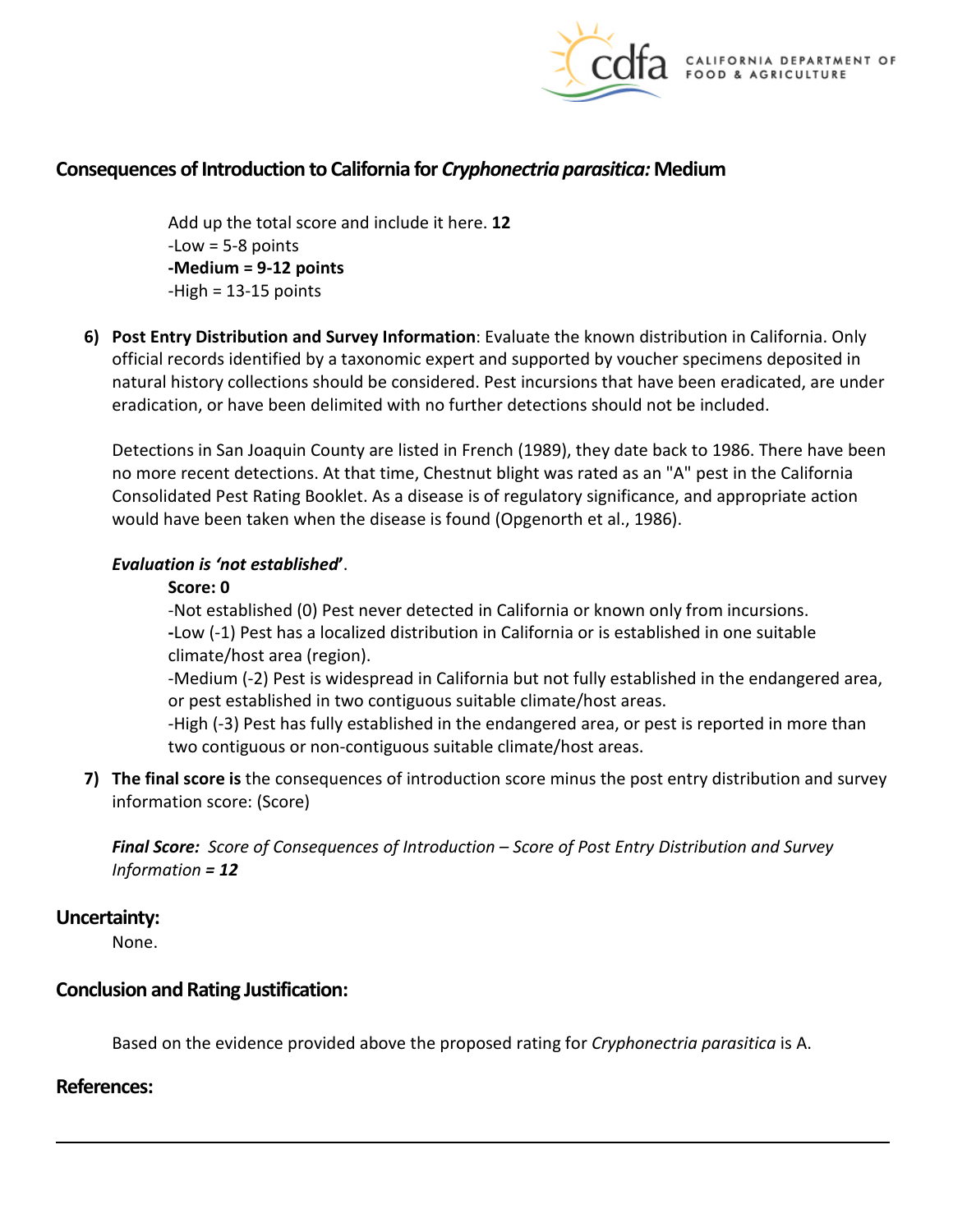

Agrios, G. N. 2005. Plant Pathology, 5th Edition. Elsevier Academic Press. 922 pg

Anagnostakis, S.L. 2000. Revitalization of the Majestic Chestnut: Chestnut Blight Disease. APSnet Features. Online. doi: 10.1094/APSnetFeature-2000-1200

 Barr ME, 1978. The Diaporthales of North America, with emphasis on Gnomonia and its segregates. Mycologia Memoir, 7: 232 pp.

CABI Crop Production Compendium 2021. *Cryphonectria parasitica* (blight of chestnut) <https://www.cabi.org/cpc/datasheet/120026> Accessed 1/13/22

 Diller, J. D. 1965. Chestnut Blight. Forest Pest Leaflet 94, Vol. 94. Washington, D.C.: USDA Forest Service <[https://www.fs.usda.gov/Internet/FSE\\_DOCUMENTS/fsbdev2\\_043617.pdf>](https://www.fs.usda.gov/Internet/FSE_DOCUMENTS/fsbdev2_043617.pdf).

 January 13, 2022, from [https://nt.ars-grin.gov/fungaldatabases/](https://nt.ars-grin.gov/fungaldatabases) Farr, D.F., and Rossman, A.Y. Fungal Databases, U.S. National Fungus Collections, ARS, USDA. Retrieved

French, A. M. 1989. California plant disease host index. CA Division of Plant Industry. 2nd Ed. 394 pg

EPPO Global Database. 2022. *Cryphonectria parasitica* [https://gd.eppo.int/taxon/](https://gd.eppo.int/taxon/CSYV00) ENDOPA. Accessed 1/13/22

 Holdeman, Q.L. 1984. History of Chestnut Blight in Western North America. California Plant Pest and Disease Report. 3:4 pp 78-85.

Opgenorth, D. C. 1986. Chestnut blight in California. California Plant Pest and Disease Report Vol. 5, Nos. 1-2: 192-217 pp.

Opgenorth D. C., White, J. B., and Pietersen, R. 1986. Laboratory Identification guide for chestnut blight (*Endothia parasitica*). California Plant Pest and Disease Report Vol. 5, No. 6: 277-296 pp.

 Shear, C. L., Stevens, N. E., Tiller, R. J. 1917. *Endothia parasitica* and related species. United States Department of Agriculture Bulletin No. 380: 82 pp.

USDA Phytosanitary Certificate Issuance and Tracking System, Phytosanitary Export Database (PExD) Harmful Organisms Database Report. *Cryphonectria parasitica*. Accessed 1/13/2022

## **Responsible Party:**

Heather J. Scheck, Primary Plant Pathologist/Nematologist, CDFA/PHPPS ECOPERS, 1220 N St Rm 221, Sacramento, CA 95814 Phone: (916) 654-1017, [permits\[@\]cdfa.ca.gov](https://permits[@]cdfa.ca.gov).

# **\*Comment Period: 02/16/2022 through 04/02/2022**

## **\*NOTE:**